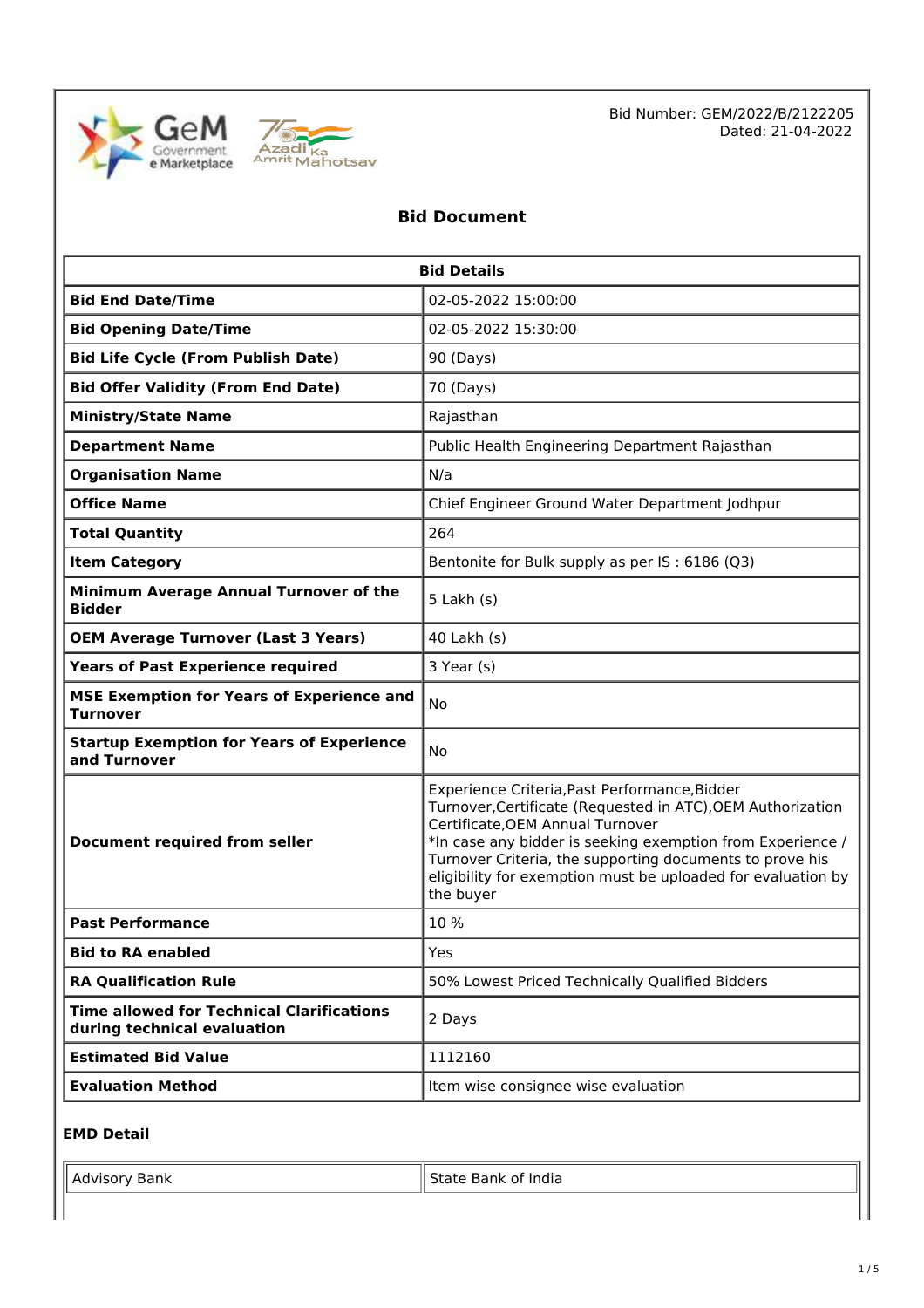| 10/1<br>,  EMD ਾ<br>Percentage(%) ا<br>$-0.000$ | 2.00 |
|-------------------------------------------------|------|
|-------------------------------------------------|------|

# **ePBG Detail**

| Advisory Bank                       | ll State Bank of India |  |
|-------------------------------------|------------------------|--|
| ePBG Percentage(%)                  | 2.50                   |  |
| Duration of ePBG required (Months). |                        |  |

(a). EMD EXEMPTION: The bidder seeking EMD exemption, must submit the valid supporting document for the relevant category as per GeM GTC with the bid. Under MSE category, only manufacturers for goods and Service Providers for Services are eligible for exemption from EMD. Traders are excluded from the purview of this Policy.

(b). The EMD % will be applicable for each schedule/group selected during Bid creation.

(c). EMD & Performance security should be in favour of Beneficiary, wherever it is applicable.

# **Beneficiary:**

CHIEF ENGINEER

Chief Engineer Ground Water Department Jodhpur, Public Health Engineering Department Rajasthan, N/A, (Surajbhan Singh)

# **Splitting**

Bid splitting not applied.

# **MSE Purchase Preference**

| MSF<br>$-1$ <b><math>-</math></b><br>- - -<br>⊶ ۱<br>د ، ب<br>י פווככ<br>be<br>וכ.<br>____<br>______ | N0 |
|------------------------------------------------------------------------------------------------------|----|

# **MII Purchase Preference**

MII Purchase Preference No. 1996

1. The minimum average annual financial turnover of the bidder during the last three years, ending on 31st March of the previous financial year, should be as indicated above in the bid document. Documentary evidence in the form of certified Audited Balance Sheets of relevant periods or a certificate from the Chartered Accountant / Cost Accountant indicating the turnover details for the relevant period shall be uploaded with the bid. In case the date of constitution / incorporation of the bidder is less than 3-year-old, the average turnover in respect of the completed financial years after the date of constitution shall be taken into account for this criteria. 2. Experience Criteria: In respect of the filter applied for experience criteria, the Bidder or its OEM {themselves or through reseller(s)} should have regularly, manufactured and supplied same or similar Category Products to any Central / State Govt Organization / PSU / Public Listed Company for number of Financial years as indicated above in the bid document before the bid opening date. Copies of relevant contracts to be submitted along with bid in support of having supplied some quantity during each of the Financial year. In case of bunch bids, the category of primary product having highest value should meet this criterion.

3. OEM Turn Over Criteria: The minimum average annual financial turnover of the OEM of the offered product during the last three years, ending on 31st March of the previous financial year, should be as indicated in the bid document. Documentary evidence in the form of certified Audited Balance Sheets of relevant periods or a certificate from the Chartered Accountant / Cost Accountant indicating the turnover details for the relevant period shall be uploaded with the bid. In case the date of constitution / incorporation of the OEM is less than 3 year old, the average turnover in respect of the completed financial years after the date of constitution shall be taken into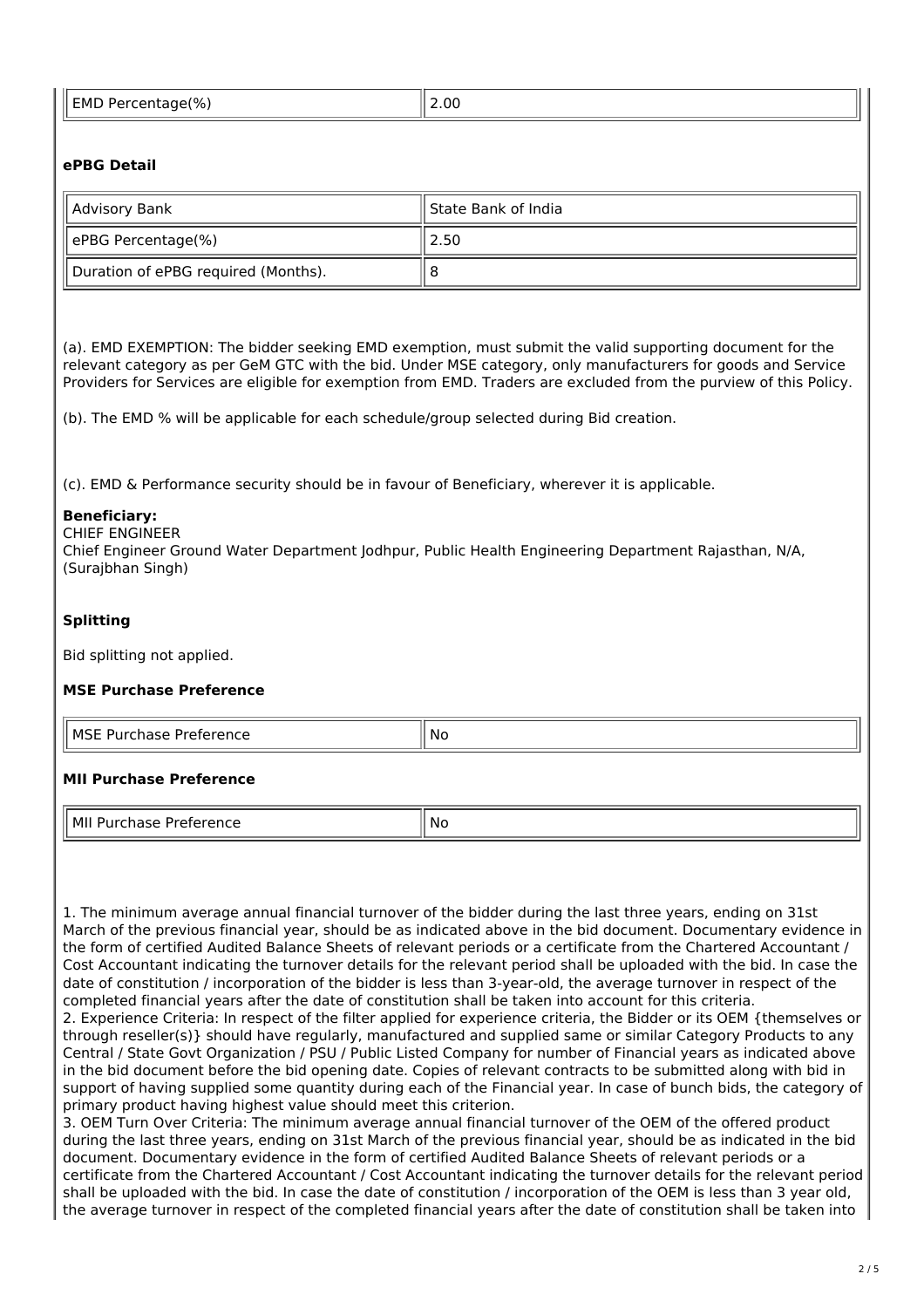account for this criteria.

4. Estimated Bid Value indicated above is being declared solely for the purpose of guidance on EMD amount and for determining the Eligibility Criteria related to Turn Over, Past Performance and Project / Past Experience etc. This has no relevance or bearing on the price to be quoted by the bidders and is also not going to have any impact on bid participation. Also this is not going to be used as a criteria in determining reasonableness of quoted prices which would be determined by the buyer based on its own assessment of reasonableness and based on competitive prices received in Bid / RA process.

5. Past Performance: The Bidder or its OEM {themselves or through re-seller(s)} should have supplied same or similar Category Products for 10% of bid quantity, in at least one of the last three Financial years before the bid opening date to any Central / State Govt Organization / PSU / Public Listed Company. Copies of relevant contracts (proving supply of cumulative order quantity in any one financial year) to be submitted along with bid in support of quantity supplied in the relevant Financial year. In case of bunch bids, the category related to primary product having highest bid value should meet this criterion.

6. Reverse Auction would be conducted amongst first 50% of the technically qualified bidders arranged in the order of prices from lowest to highest. Number of sellers eligible for participating in RA would be rounded off to next higher integer value if number of technically qualified bidders is odd (e.g. if 7 bids are technically qualified, then RA will be conducted amongst L-1 to L-4). In case number of technically qualified bidders are 2 or 3, RA will be between all without any elimination. If Buyer has chosen to split the bid amongst N sellers, then minimum N sellers would be taken to RA round. In case Primary products of only one OEM are left in contention for participation in RA based on lowest 50% bidders qualifying for RA, the number of sellers qualifying for RA would be increased to get at least products of one more OEM (directly participated or through its reseller) if available. Further, if bid(s) of any seller(s) eligible for MSE preference is / are coming within price band of 15% of Non MSE L-1 or if bid of any seller(s) eligible for Make in India preference is / are coming within price band of 20% of non MII L-1, then such MSE / Make in India seller shall also be allowed to participate in the RA process.

# **Evaluation Method** ( Item Wise Consignee Wise Evaluation Method )

Contract will be awarded schedulewise and the determination of L1 will be done separately for each schedule. The details of item-consignee combination covered under each schedule are as under:

| <b>Evaluation</b><br><b>Schedules</b> | <b>Estimat</b><br>ed<br><b>Value</b> | <b>Item/Category</b>                                | <b>Consignee Address</b>                                                           |    |
|---------------------------------------|--------------------------------------|-----------------------------------------------------|------------------------------------------------------------------------------------|----|
| Schedule 1                            | 411040                               | <b>Bentonite For Bulk</b><br>Supply As Per Is: 6186 | 72-B JHALANA INSTITUTIONAL AREA, JHALAN<br>DOONGARI JAIPUR RAJASTHAN 302001 302001 | 39 |
| Schedule 2                            | 285600                               | <b>Bentonite For Bulk</b><br>Supply As Per Is: 6186 | Opp Hindustan Radiator New Power House Road<br>Jodhpur 342003 342003               | 90 |
| Schedule 3                            | 237440                               | <b>Bentonite For Bulk</b><br>Supply As Per Is: 6186 | POST BOX NO 88 JOD BEED, NEAR CAMEL FARM<br>BIKANER RAJASTHAN 334001 334001        | 60 |
| Schedule 4                            | 178080                               | <b>Bentonite For Bulk</b><br>Supply As Per Is: 6186 | POST BOX NO 52, NEAR ITI UTARLAI ROAD<br>BARMER RAJASTHAN 344001 344001            | 75 |

# **Bentonite For Bulk Supply As Per IS : 6186 ( 264 metric tonne )**

Brand Type Registered Brand

# **Technical Specifications**

\* As per GeM Category [Specification](https://bidplus.gem.gov.in/bidding/bid/showCatalogue/HGv6EcoAkflzQZvd-gbMMUgEPXnaQptAjUglPGF7V8Y)

| <b>Specification</b> | <b>Specification Name</b> | <b>Bid Requirement (Allowed Values)</b> |  |
|----------------------|---------------------------|-----------------------------------------|--|
| Description          | Types                     | Type 2 - suitable for oil-well drilling |  |
|                      | Grades                    | High grade                              |  |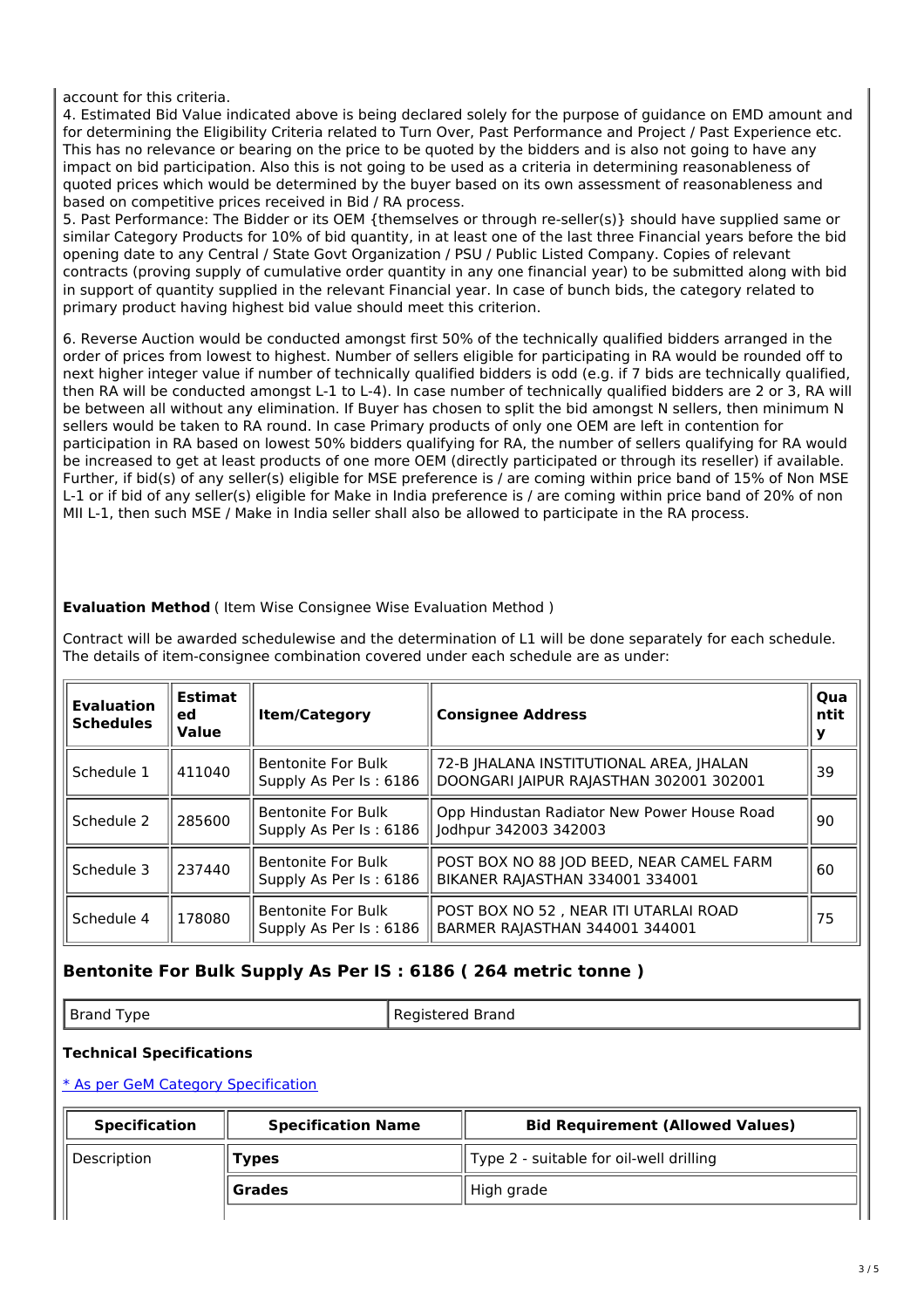| <b>Specification</b><br><b>Specification Name</b> |                            | <b>Bid Requirement (Allowed Values)</b>   |  |
|---------------------------------------------------|----------------------------|-------------------------------------------|--|
| $\parallel$ Certification                         | l Conforming specification | Conforming to IS 6186 (latest): Bentonite |  |
| $\parallel$ Packing                               | Packing                    | new HDPE bags                             |  |

# **Consignees/Reporting Officer and Quantity**

| S.No. | <b>Consignee/Reporti</b><br>ng Officer | <b>Address</b>                                                                           | Quantity | <b>Delivery Days</b> |
|-------|----------------------------------------|------------------------------------------------------------------------------------------|----------|----------------------|
|       | Manish Kumar<br>Meena                  | 302001,72-B JHALANA<br>INSTITUTIONAL AREA, JHALAN<br>DOONGARI JAIPUR RAJASTHAN<br>302001 | 39       | 30                   |
| 2     | Shivratan Sidh                         | 342003, Opp Hindustan<br><b>Radiator New Power House</b><br>Road Jodhpur 342003          | 90       | 30                   |
| 3     | Mukesh Rathore                         | 334001, POST BOX NO 88 JOD<br>BEED, NEAR CAMEL FARM<br>BIKANER RAJASTHAN 334001          | 60       | 30                   |
| 4     | RAMESH CHANDRA<br><b>MATHUR</b>        | 344001, POST BOX NO 52,<br>NEAR ITI UTARLAI ROAD<br>BARMER RAJASTHAN 344001              | 75       | 30                   |

# **Buyer Added Bid Specific Terms and Conditions**

# 1. **Scope of Supply**

Scope of supply (Bid price to include all cost components) : Only supply of Goods

# 2. **Turnover**

Bidder Turn Over Criteria: The minimum average annual financial turnover of the bidder during the last three years, ending on 31st March of the previous financial year, should be as indicated in the bid document. Documentary evidence in the form of certified Audited Balance Sheets of relevant periods or a certificate from the Chartered Accountant / Cost Accountant indicating the turnover details for the relevant period shall be uploaded with the bid. In case the date of constitution / incorporation of the bidder is less than 3 year old, the average turnover in respect of the completed financial years after the date of constitution shall be taken into account for this criteria.

# 3. **Turnover**

OEM Turn Over Criteria: The minimum average annual financial turnover of the OEM of the offered product during the last three years, ending on 31st March of the previous financial year, should be as indicated in the bid document. Documentary evidence in the form of certified Audited Balance Sheets of relevant periods or a certificate from the Chartered Accountant / Cost Accountant indicating the turnover details for the relevant period shall be uploaded with the bid. In case the date of constitution / incorporation of the